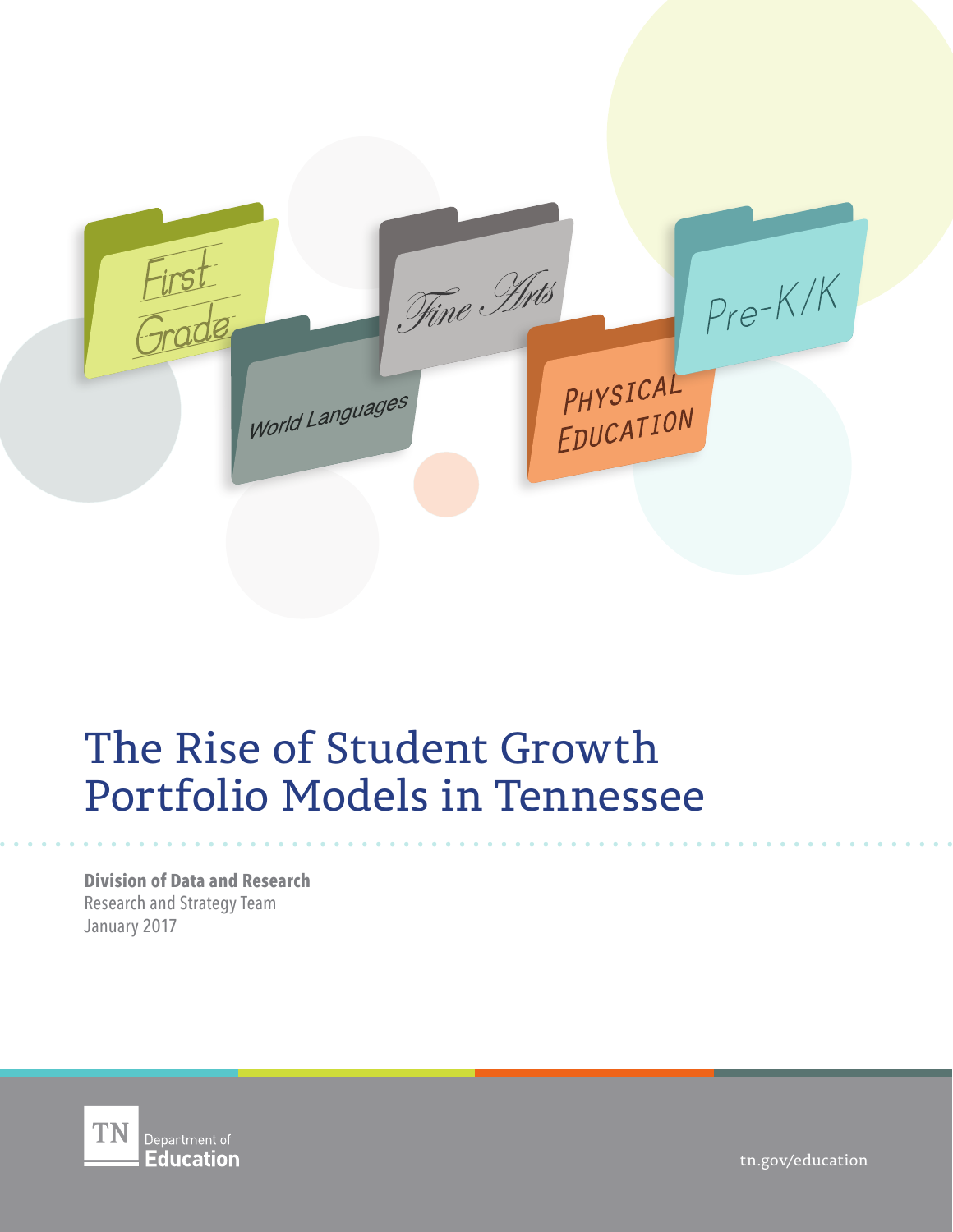# **CONTENTS**

| <b>Executive Summary</b>                                | $\mathbf{Z}$ |
|---------------------------------------------------------|--------------|
| <b>Key Findings</b>                                     | 3            |
| Portfolio Use                                           | 4            |
| Findings                                                | 5            |
| <b>Alignment with Observation Scores</b>                | 5            |
| <b>Change in Evaluation Growth Scores</b>               | 5            |
| <b>Impact on Teacher Practice</b>                       | 7            |
| <b>Influence on Teachers' Perceptions of Evaluation</b> | 8            |
| <b>Final Thoughts</b>                                   | 9            |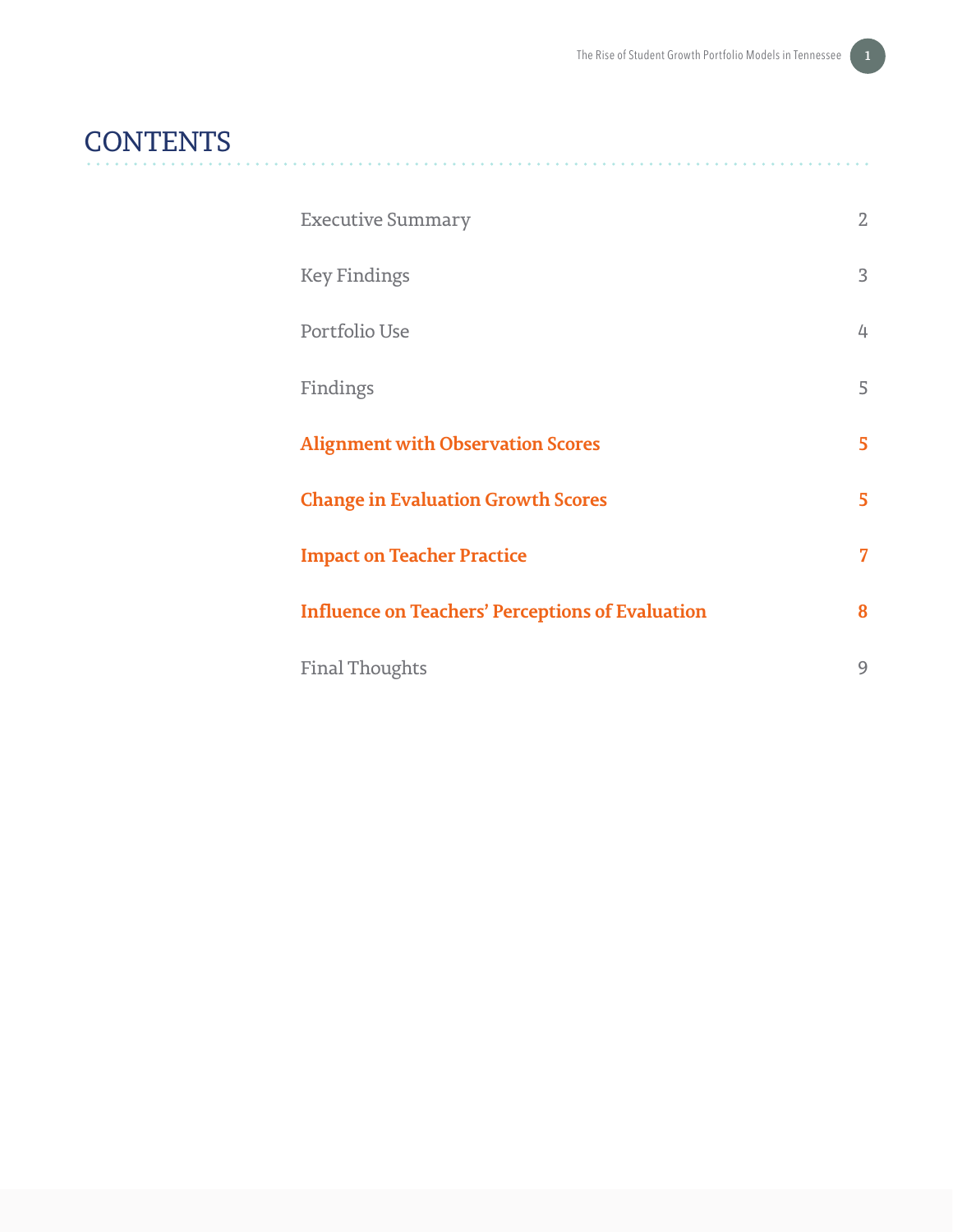## EXECUTIVE SUMMARY

Over the last several years, Tennessee has rapidly expanded the use of student growth portfolio models for the purpose of teacher evaluation. Participation, both in the number of districts and teachers, has increased steadily since portfolios were first introduced during the 2011–12 school year, and we expect that participation will continue to grow. The Tennessee General Assembly passed legislation in the spring of 2016 requiring that districts receiving state funding for voluntary pre-kindergarten (VPK) use the state board-approved student growth portfolio model to evaluate their pre-K and kindergarten teachers.<sup>1</sup> In the 2015–16 school year, almost all Tennessee districts had statefunded VPK, meaning the new legislation will significantly expand the use and overall impact of portfolios.

Portfolios provide teachers in non-tested grades and subject areas with the opportunity to receive an individual growth score that is based on their specific contributions to their own students' learning. Having such a score, which in the past was only available to teachers in tested grades and subject areas through the Tennessee Value-Added Assessment System (TVAAS), ensures evaluation of a larger group of teachers using similar measures and offers teachers a more personalized evaluation experience. In addition, the reflective nature of the portfolio process—in which teachers collect, review, and submit student work samples throughout the school year—is considered a valuable professional learning experience for teachers.

This brief provides an overview of student growth portfolio models and the process used for assigning teachers' final growth scores. It then addresses the following questions:

**2**

What is the alignment between teachers' portfolio scores and their average observation scores? **<sup>1</sup>**

- Are teachers' overall evaluation scores higher or lower if they use portfolios as individual growth measures, rather than relying on school-wide growth measures?
- **3** Did participation in portfolios lead to improvements in teaching practices?

**4** Do teachers who participate in portfolios have more supportive views of the teacher evaluation process?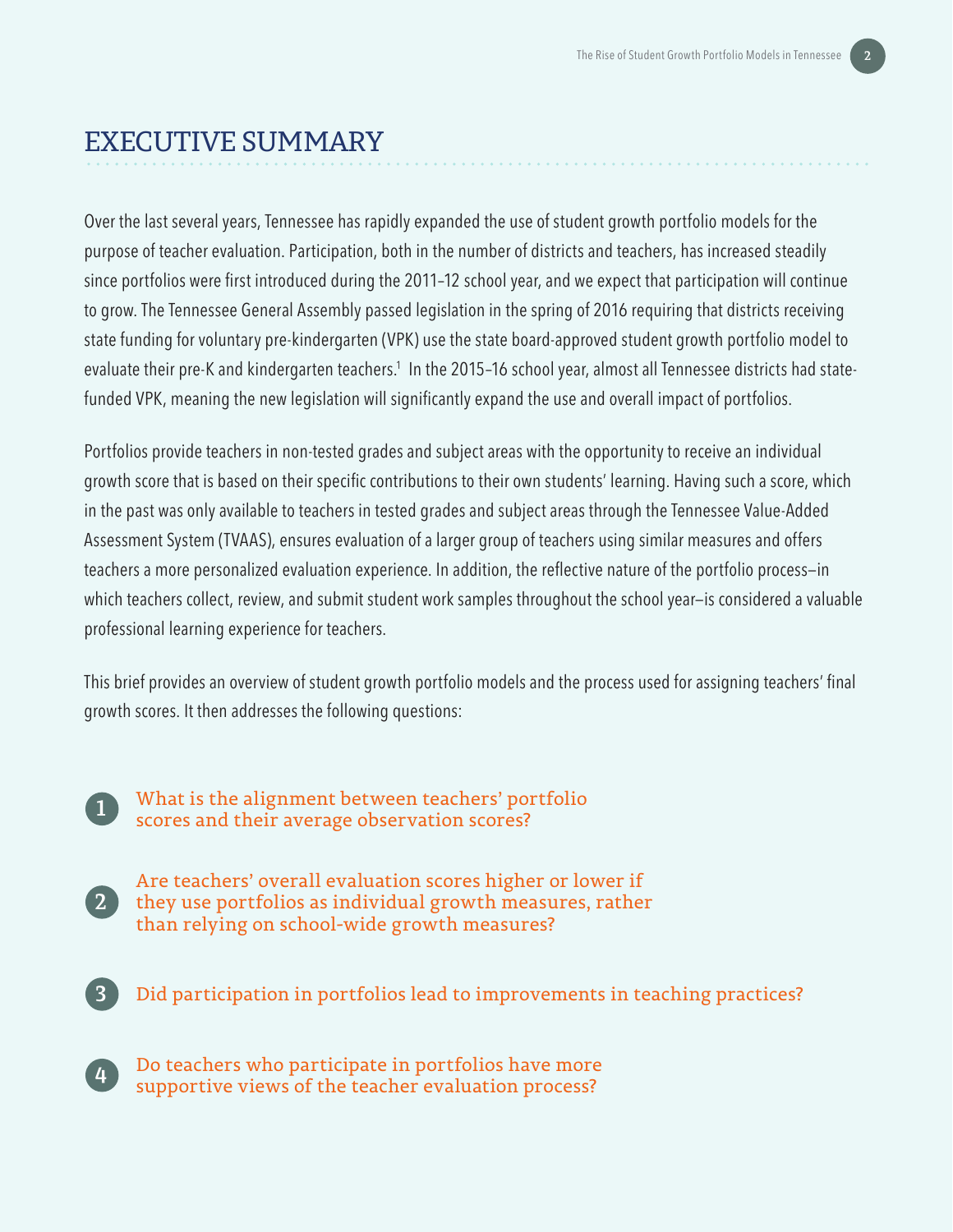### **Key Findings**

- Teachers' portfolio scores are well-aligned with their observation scores. Eighty-seven percent of teachers during the 2013–14 school year and 78 percent of teachers during the 2014–15 school year received portfolio and average observations scores within one point of each other.
- Roughly 50 percent of teachers who used a portfolio received a higher growth score than they would have if they had used a school-wide growth measure. About 20 percent of teachers received the same score.
- Compared to similar teachers, those who used a portfolio had slightly higher observation scores in the year they participated. Portfolio users saw the greatest improvement on the thinking, activities and materials, and problem solving indicators.
- Teachers who used a portfolio did not have markedly different perceptions of the teacher evaluation process than teachers who were eligible but did not use portfolio. Teachers on the whole reported that portfolios were more appropriate and more understandable as part of their evaluation than any other measure, aside from observation.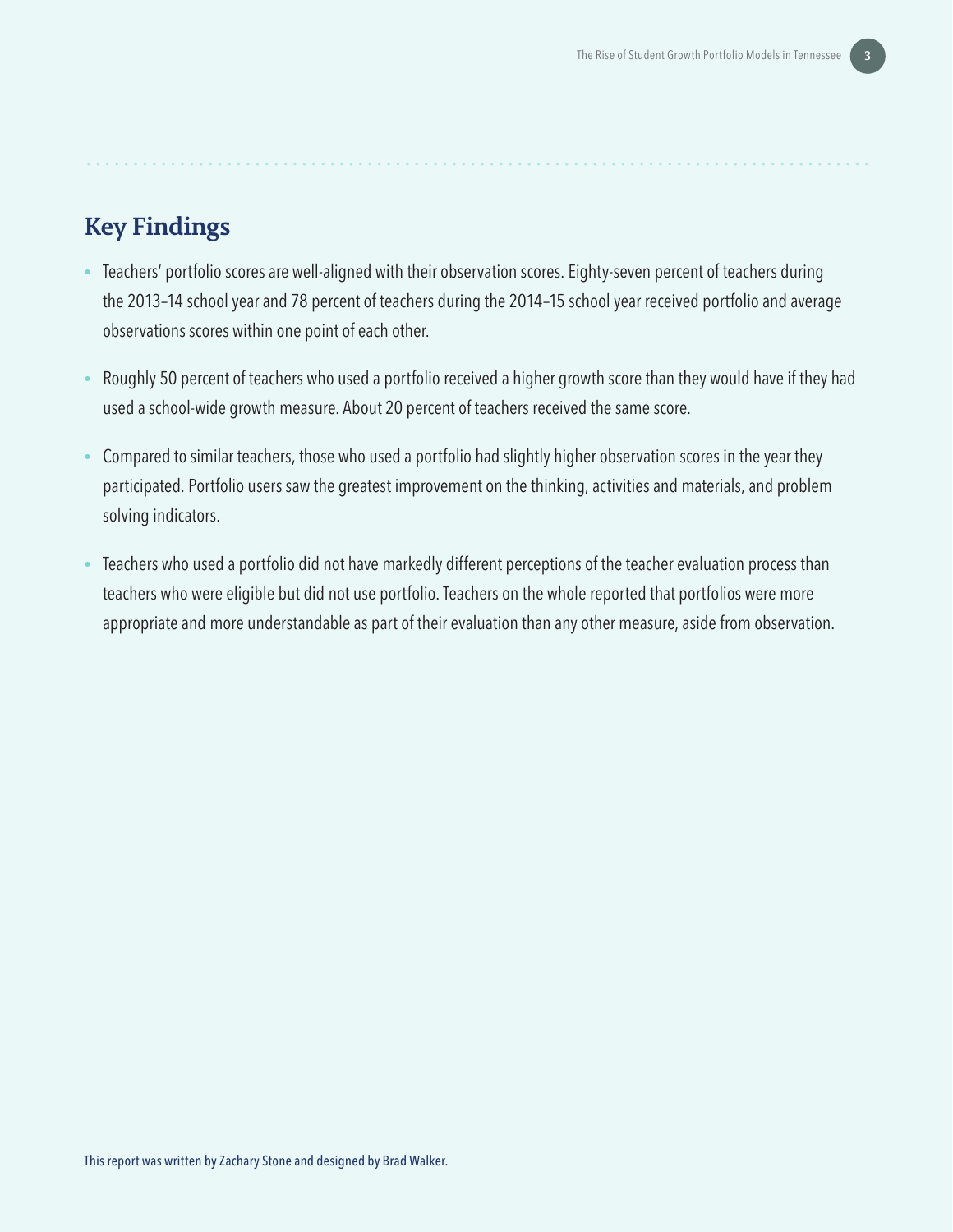### PORTFOLIO USE

There are currently five types of student growth portfolio models—fine arts, first grade, physical education, pre-K/ kindergarten, and world languages. Figure 1 details the year each model was piloted and then fully implemented. The use of portfolios is a district-level decision. If a district opts in to a particular student growth portfolio model, all teachers in the district teaching in that particular area must use a portfolio.<sup>2</sup>

In the 2015–16 school year, 22 districts used at least one of these models. The fine arts student growth portfolio model, which was the first one to be developed, is the most widely used; during the 2015–16 school year, it was used in 20 districts. Overall, the total number of portfolios has increased in the last three years (see Figure 2). In the 2014– 15 school year, roughly 12 percent of fine arts, kindergarten, pre-K, physical education, and world language teachers

used a student growth portfolio model. During the 2015–16 school year, this number increased to 16 percent.

#### **Portfolio Process**

Using a portfolio data management system, teachers must submit point A and point B student samples throughout the school year. There are four evidence collections per school year, and each collection reflects a standard-specific domain relevant to the content area of the portfolio. Student work samples should show how instructional practices employed by a teacher have an impact on the learning of children of varying levels of achievement. Each evidence collection must show point A and point B work from one emerging student, one proficient student, and one advanced student.<sup>3</sup> Portfolios are scored using a consensus review protocol that ensures reliability.



**Figure 1.** Rollout of portfolio models in Tennessee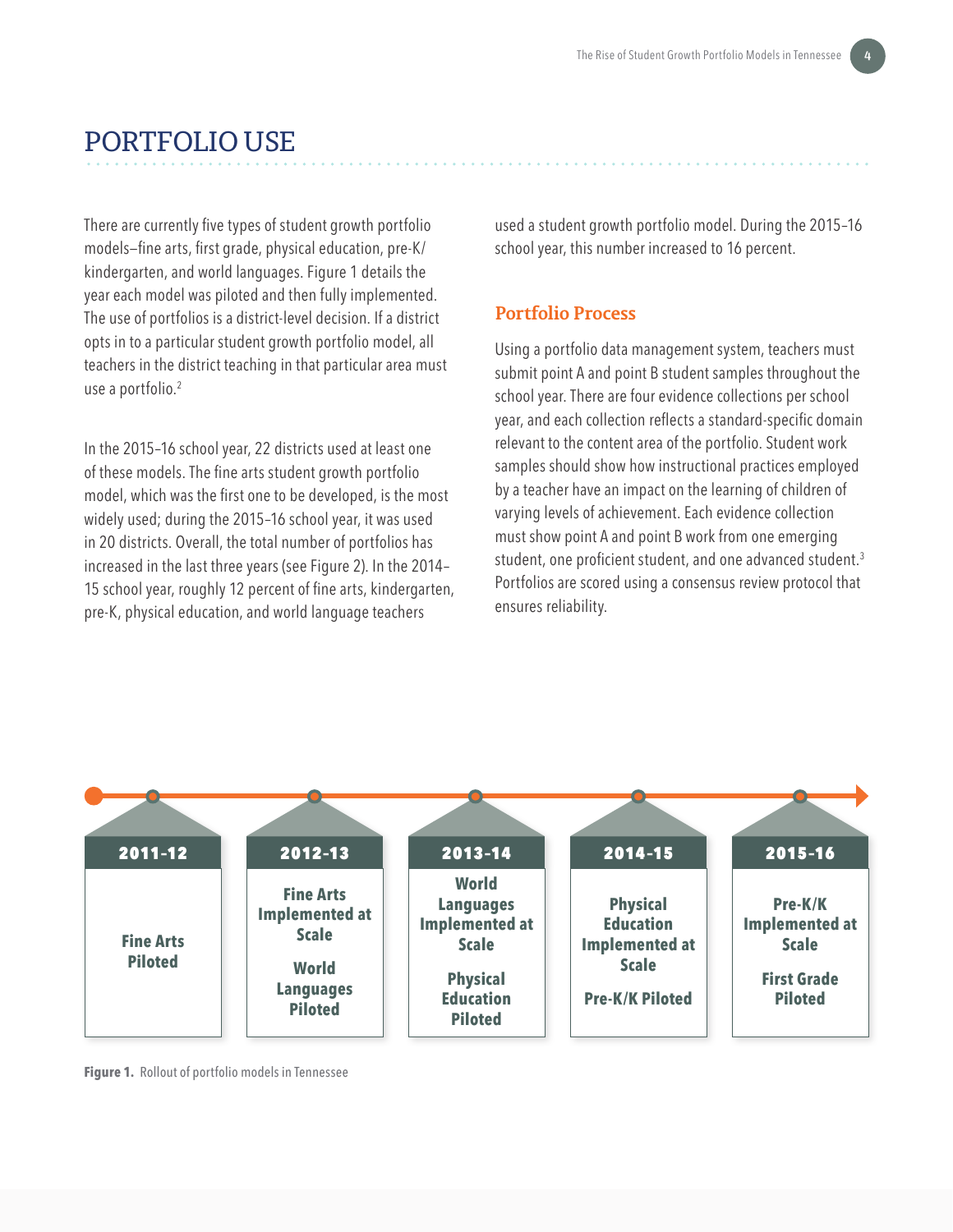

### The total number of portfolios has increased in the last three years.

**Figure 2.** Number of teachers using each portfolio model over the past three years<sup>4</sup>

# FINDINGS

Student growth portfolio models are intended to serve as both a measure of teacher effectiveness and a professional learning tool, and the findings from this research confirm that they are indeed supporting teachers in each of these areas.

#### **Alignment with Observation Scores**

Teachers' portfolio scores are well-aligned with their observation scores (Figure 3). In 2013–14, most teachers (87 percent) received portfolio and average observation scores within one point. This alignment stayed high, but decreased somewhat (78 percent within one point) during the 2014–15 school year. In that year, teachers tended to score lower on

the newer student growth portfolio models, which included physical education and world languages.

#### **Change in Evaluation Growth Scores**

About 50 percent of teachers who used a portfolio received a higher growth score than they would have if they had used a school-wide growth measure, and about 20 percent of teachers received the same score (see Figure 4). This means we only see about 30 percent of teachers receiving a worse growth score than they would have if they had used a schoolwide growth measure.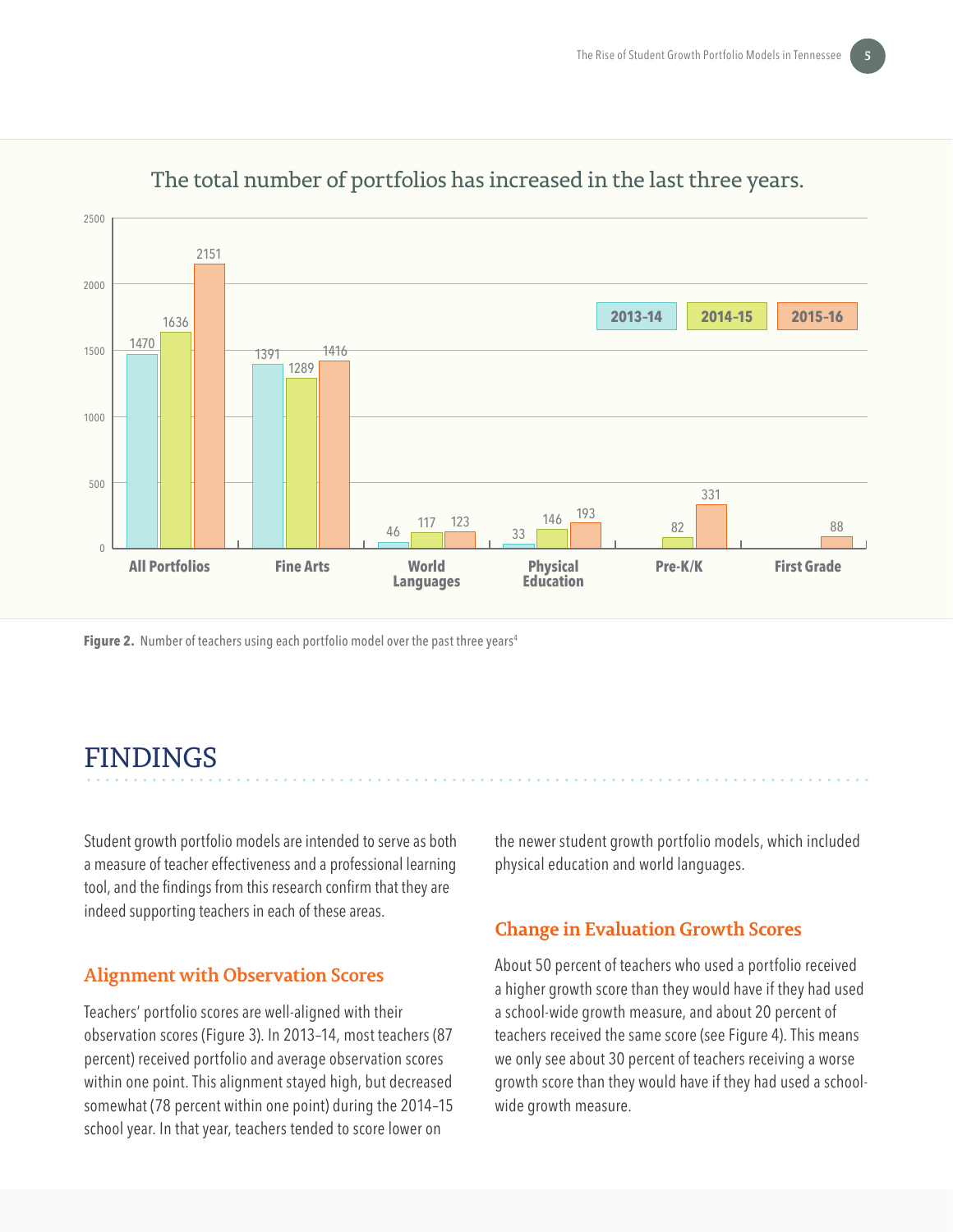

### Teachers' portfolio scores are well-aligned with their observation scores.

**Figure 3.** Alignment of portfolio and average observation scores

About two-thirds of teachers who used a portfolio received the same or a higher growth score than they would have if they had used a school-wide growth measure.



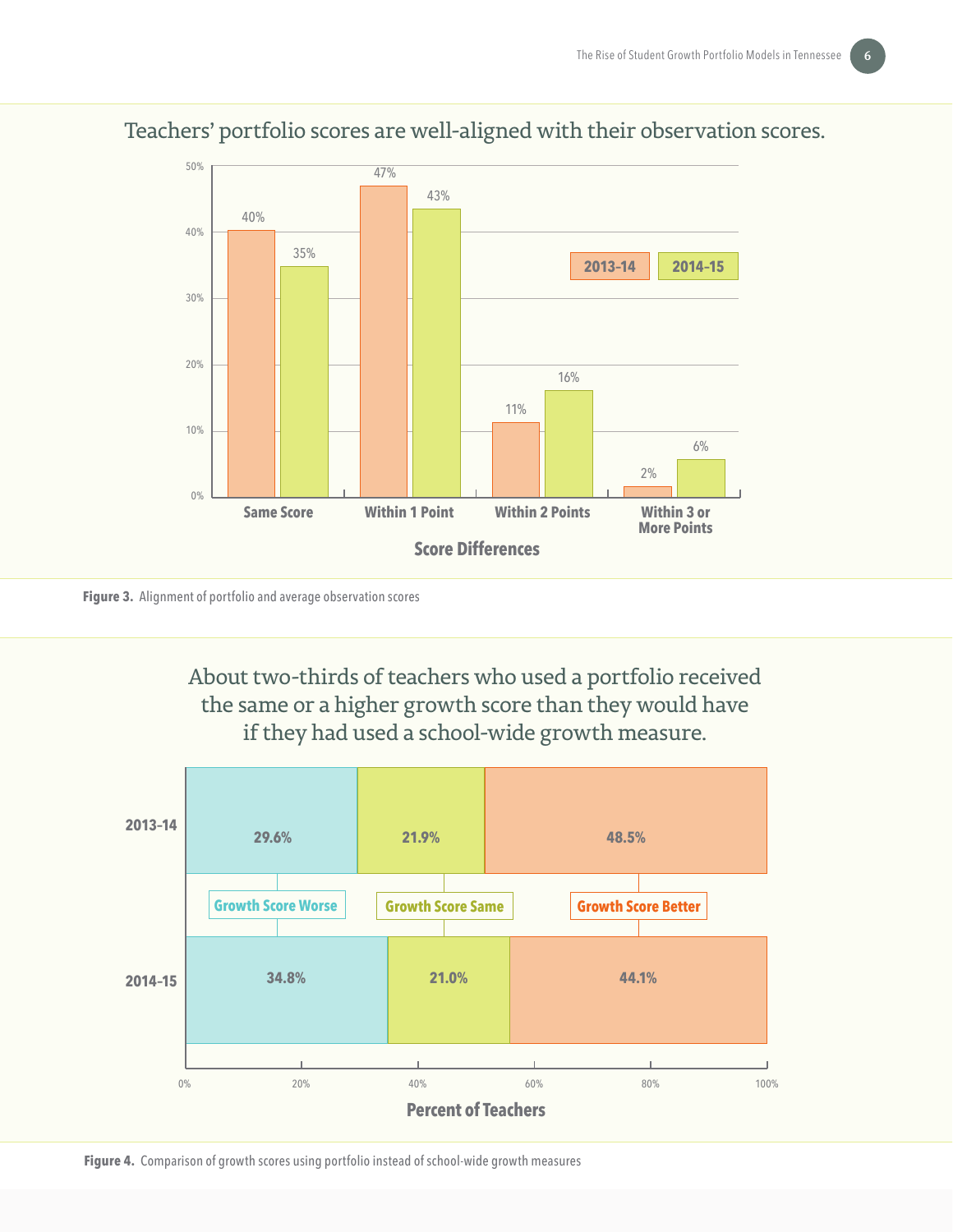#### **Impact on Teacher Practice**

Teachers who used a portfolio had slightly higher observation ratings than their comparison peers for three instructional domain indicators, the average instructional domain score, and the average observation score (see Figure 5). To make this determination, we looked at observation scores of teachers within the same school, comparing those who were eligible but did not use a portfolio to those who were eligible and did use a portfolio.<sup>5</sup> Further, our analysis

controlled for teachers' prior observation scores, education level, and years of experience. While these differences may seem small, a difference of a tenth of a point represents about half of the average growth seen in teaching practices from the first to second year of teaching. Thus, these results suggest that participating in the portfolio process leads to improvements in key teaching practices.



**Figure 5.** Difference in observation scores for student growth portfolio model participants compared to non-participants

#### **What do improvements in classroom instructional practices mean for students?**

- Students participated in challenging learning experiences that supported lesson objectives, sustained students' attention, provided opportunities for student-to-student interaction, and incorporated resources beyond the school curriculum texts.
- Students engaged in activities requiring them to use a variety of problem-solving strategies, including identifying relevant and irrelevant information, categorization, predicting outcomes, drawing conclusions, and improving solutions.
- Students received instruction in different types of thinking, such as analytical, practical creative, and research-based thinking. Students also received more opportunities to generate ideas, analyze problems from multiple perspectives, and monitor their thinking.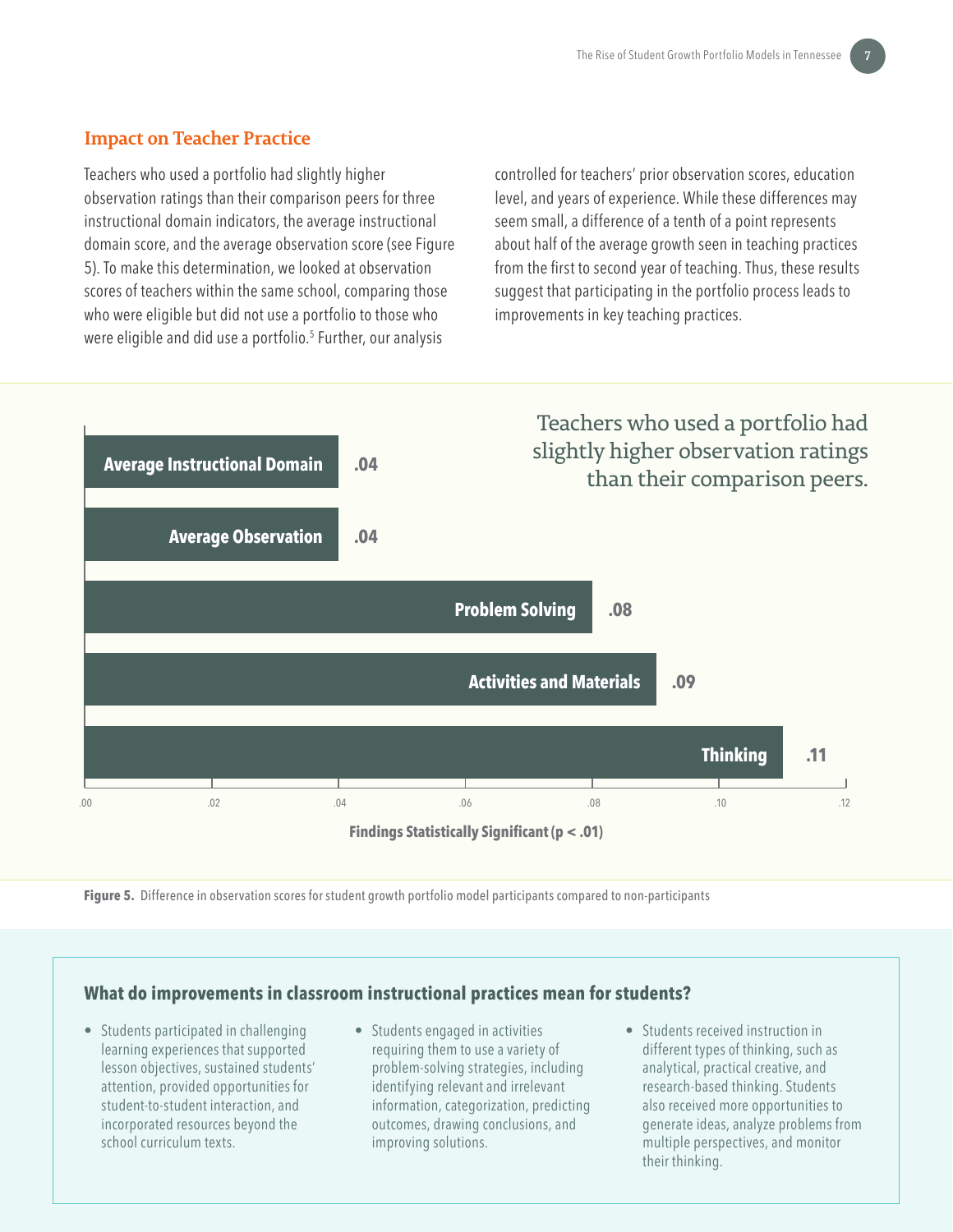#### **Influence on Teachers' Perceptions of Evaluation**

According to data from the 2014–15 Tennessee Educator Survey, teachers who used a portfolio did not have markedly different perceptions of the teacher evaluation process than teachers who were eligible but did not use a portfolio.<sup>8</sup> Figure 6 shows that portfolio teachers' perceptions of the evaluation system in terms of fairness, improvements in their teaching, and improvements in student learning were similar to perceptions of non-portfolio teachers.

This lack of difference in evaluation perceptions suggests that teachers are not yet recognizing the value of using a portfolio. Encouragingly, however, on the 2015–16 Tennessee Educator Survey, teachers on the whole reported that portfolios were more appropriate and more understandable as part of their evaluation than any other measure aside from observation (see Figure 7).



**Figure 6.** Difference in perceptions of evaluation fairness and impact on teaching and student learning for student growth portfolio model participants compared to non-participants

However, teachers overall reported that portfolios were more appropriate and more understandable as part of their evaluation than any other measure aside from observation.



#### **Percent of Teachers Who Agree or Strongly Agree**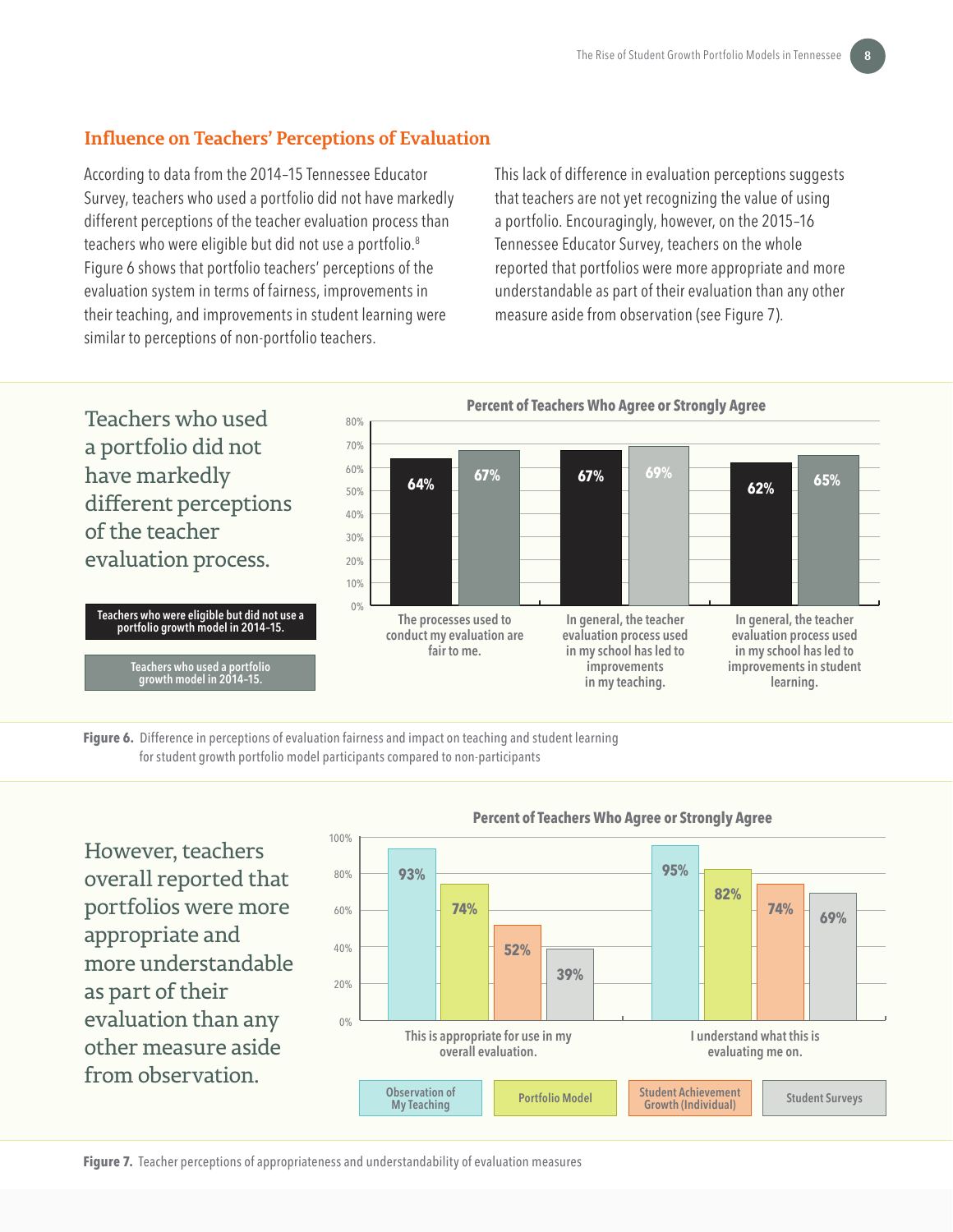# FINAL THOUGHTS

Student growth portfolio models are directly related to the Educator Support priority area of Tennessee's strategic plan, *Tennessee Succeeds*. This priority area includes embedded strategies focused on improving the accuracy and the quality of the feedback educators receive and supporting district development of more effective, personalized professional learning. Accordingly, the department is committed to continuous refinement of the portfolio process to ensure that we uphold a level of rigor that fosters both student growth and the professional learning of educators.

The findings summarized in this brief are generally positive: portfolios produced scores that were well-aligned to teacher observation scores, helped teachers earn higher overall evaluation scores, and helped teachers improve both their average observation scores and their scores on specific indicators such as thinking, activities and materials, and problem solving. Overall, this suggests that portfolios are strengthening the department's efforts to create a more accurate, individualized evaluation system with components that serve as both high-quality measures of effectiveness and valuable professional learning tools.

#### **NOTES**

- 1. Implementation of this legislation began in 2016–17 with state-led training for all districts with VPK programs; these districts must implement the pre-K/kindergarten student growth portfolio model in 2017–18.
- 2. Note that, in accordance with the legislation passed in the spring of 2016, districts with VPK programs must implement the pre-K/K student growth portfolio model.
- 3. Each evidence collection for the physical education student growth portfolio model must show pre- and post-work from two emerging, two proficient, and two advanced students.
- 4. The decline in fine arts student growth portfolio models from 2013–14 was due to new municipal districts surrounding Shelby County opting not to use portfolios.
- 5. "Eligible" teachers include any teachers assigned to a pre-K, kindergarten, K–12 fine arts (e.g., music, art), K–12 physical education, or 7–12 world languages classroom. In the analysis of observation scores described above, if a district opted to use a fine arts student growth portfolio model, then the within-school, elementary level comparison is between fine arts teachers who were using a portfolio and pre-K, kindergarten, and physical education teachers who were not using a portfolio.
- 6. In the analysis of survey data, the comparison is between any pre-K, kindergarten, K–12 fine arts (e.g., music, art), K–12 physical education, or 7–12 world languages teachers who used a portfolio during the 2014–15 school year and any teachers with the same assignments who did not use a portfolio during the 2014–15 school year.